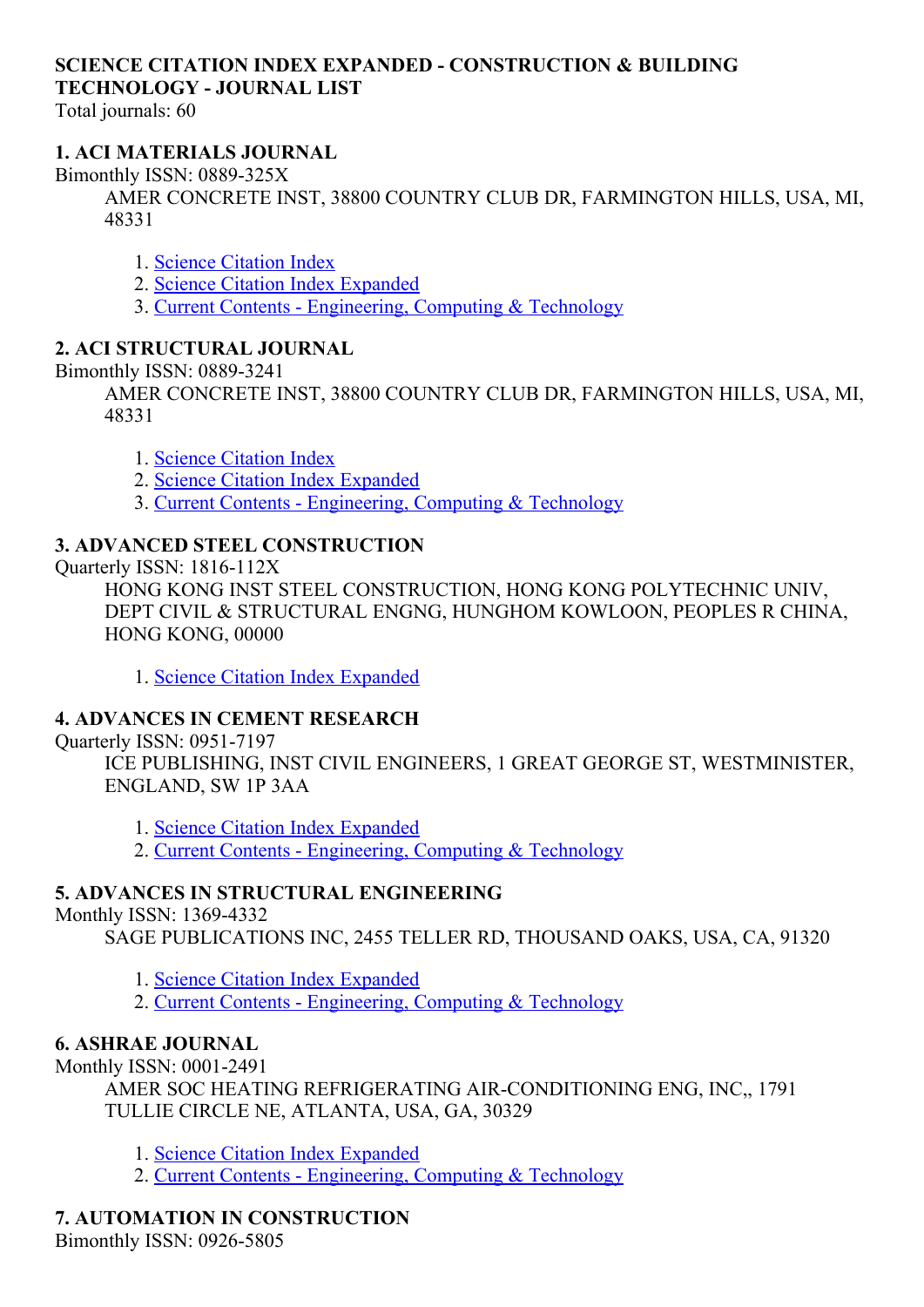## ELSEVIER SCIENCE BV, PO BOX 211, AMSTERDAM, NETHERLANDS, 1000 AE

1. Science Citation Index [Expanded](http://thomsonreuters.com/science-citation-index-expanded)

2. Current Contents - [Engineering,](http://thomsonreuters.com/current-contents-connect) Computing & Technology

#### 8. BAUINGENIEUR

Monthly ISSN: 0005-6650 SPRINGER-V D I VERLAG GMBH & CO KG, VDI-PLATZ 1, DUSSELDORF, **GERMANY, D-40468** 

1. Science Citation Index [Expanded](http://thomsonreuters.com/science-citation-index-expanded)

#### 9. BAUPHYSIK

Bimonthly ISSN: 0171-5445 ERNST & SOHN, ROTHERSTRASSE 21, BERLIN, GERMANY, DEUTSCHLAND, 10245

1. Science Citation Index [Expanded](http://thomsonreuters.com/science-citation-index-expanded)

## 10. BETON- UND STAHLBETONBAU

Monthly ISSN: 0005-9900

ERNST & SOHN, ROTHERSTRASSE 21, BERLIN, GERMANY, DEUTSCHLAND, 10245

1. Science Citation Index [Expanded](http://thomsonreuters.com/science-citation-index-expanded)

#### 11. BUILDING AND ENVIRONMENT

Monthly ISSN: 0360-1323

PERGAMON-ELSEVIER SCIENCE LTD, THE BOULEVARD, LANGFORD LANE, KIDLINGTON, OXFORD, ENGLAND, OX5 1GB

1. Science Citation Index [Expanded](http://thomsonreuters.com/science-citation-index-expanded)

2. Current Contents - [Engineering,](http://thomsonreuters.com/current-contents-connect) Computing & Technology

#### 12. BUILDING RESEARCH AND INFORMATION

Bimonthly ISSN: 0961-3218

TAYLOR & FRANCIS LTD, 4 PARK SQUARE, MILTON PARK, ABINGDON, ENGLAND, OXON, OX14 4RN

1. Science Citation Index [Expanded](http://thomsonreuters.com/science-citation-index-expanded)

## 13. BUILDING SERVICES ENGINEERING RESEARCH & TECHNOLOGY

Quarterly ISSN: 0143-6244

SAGE PUBLICATIONS LTD, 1 OLIVERS YARD, 55 CITY ROAD, LONDON, ENGLAND, EC1Y 1SP

1. Science Citation Index [Expanded](http://thomsonreuters.com/science-citation-index-expanded)

2. Current Contents - [Engineering,](http://thomsonreuters.com/current-contents-connect) Computing & Technology

## 14. BUILDING SIMULATION

Bimonthly ISSN: 1996-3599

TSINGHUA UNIV PRESS, TSINGHUA UNIV, RM A703, XUEYAN BLDG, BEIJING, PEOPLES R CHINA, 10084

1. Science Citation Index [Expanded](http://thomsonreuters.com/science-citation-index-expanded)

2. Current Contents - [Engineering,](http://thomsonreuters.com/current-contents-connect) Computing & Technology

## 15. CEMENT & CONCRETE COMPOSITES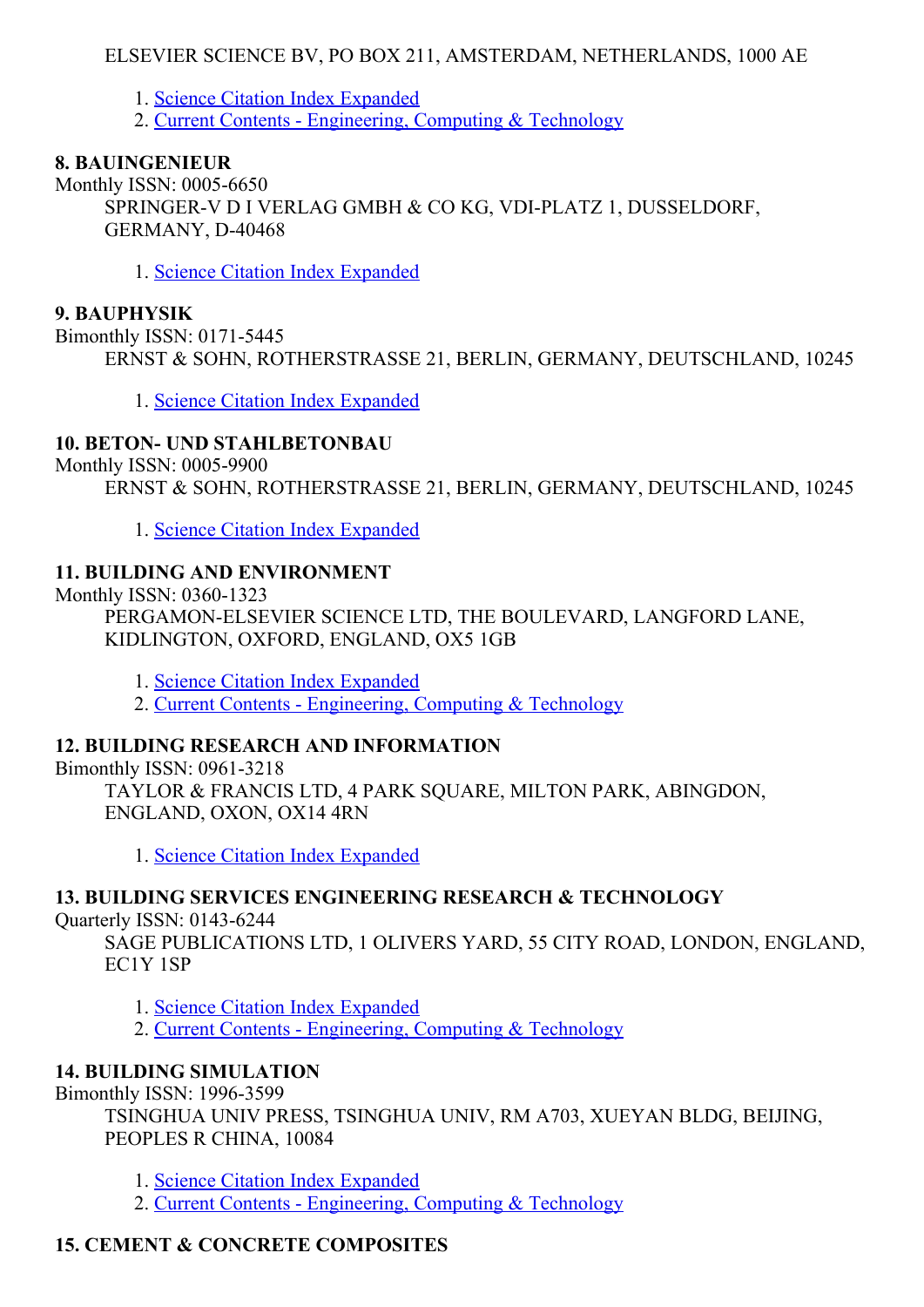Bimonthly ISSN: 0958-9465 ELSEVIER SCI LTD, THE BOULEVARD, LANGFORD LANE, KIDLINGTON, OXFORD, ENGLAND, OXON, OX5 1GB

1. Science Citation Index [Expanded](http://thomsonreuters.com/science-citation-index-expanded)

## 16. CEMENT AND CONCRETE RESEARCH

Monthly ISSN: 0008-8846

PERGAMON-ELSEVIER SCIENCE LTD, THE BOULEVARD, LANGFORD LANE, KIDLINGTON, OXFORD, ENGLAND, OX5 1GB

- 1. Science [Citation](http://thomsonreuters.com/science-citation-index-expanded) Index
- 2. Science Citation Index [Expanded](http://thomsonreuters.com/science-citation-index-expanded)
- 3. Current Contents [Engineering,](http://thomsonreuters.com/current-contents-connect) Computing & Technology

#### 17. CEMENT WAPNO BETON

Bimonthly ISSN: 1425-8129

STOWARZYSZENIE PRODUCENTOW CEMENTU, UL LUBELSKA 29 LOK 45, KRAKOW, POLAND, 30-003

1. Science Citation Index [Expanded](http://thomsonreuters.com/science-citation-index-expanded)

# 18. COMPUTERAIDED CIVIL AND INFRASTRUCTURE ENGINEERING

Monthly ISSN: 1093-9687

WILEY-BLACKWELL, 111 RIVER ST, HOBOKEN, USA, NJ, 07030-5774

- 1. Science Citation Index [Expanded](http://thomsonreuters.com/science-citation-index-expanded)
- 2. Current Contents [Engineering,](http://thomsonreuters.com/current-contents-connect) Computing & Technology

## 19. COMPUTERS AND CONCRETE

Monthly ISSN: 1598-8198

TECHNO-PRESS, PO BOX 33, YUSEONG, DAEJEON, SOUTH KOREA, 305-600

1. Science Citation Index [Expanded](http://thomsonreuters.com/science-citation-index-expanded)

## 20. CONSTRUCTION AND BUILDING MATERIALS

Bimonthly  $ISSN: 0950-0618$ 

ELSEVIER SCI LTD, THE BOULEVARD, LANGFORD LANE, KIDLINGTON, OXFORD, ENGLAND, OXON, OX5 1GB

1. Science Citation Index [Expanded](http://thomsonreuters.com/science-citation-index-expanded)

## 21. ENERGY AND BUILDINGS

Monthly ISSN: 0378-7788

ELSEVIER SCIENCE SA, PO BOX 564, LAUSANNE, SWITZERLAND, 1001

- 1. Science Citation Index [Expanded](http://thomsonreuters.com/science-citation-index-expanded)
- 2. Current Contents [Engineering,](http://thomsonreuters.com/current-contents-connect) Computing & Technology

#### 22. ENGINEERING JOURNALAMERICAN INSTITUTE OF STEEL CONSTRUCTION Quarterly ISSN: 0013-8029

AMER INST STEEL CONSTRUCTION, ONE EAST WACKER DR, SUITE 3100, CHICAGO, USA, IL, 60601-2001

1. Science Citation Index [Expanded](http://thomsonreuters.com/science-citation-index-expanded)

2. Current Contents - [Engineering,](http://thomsonreuters.com/current-contents-connect) Computing & Technology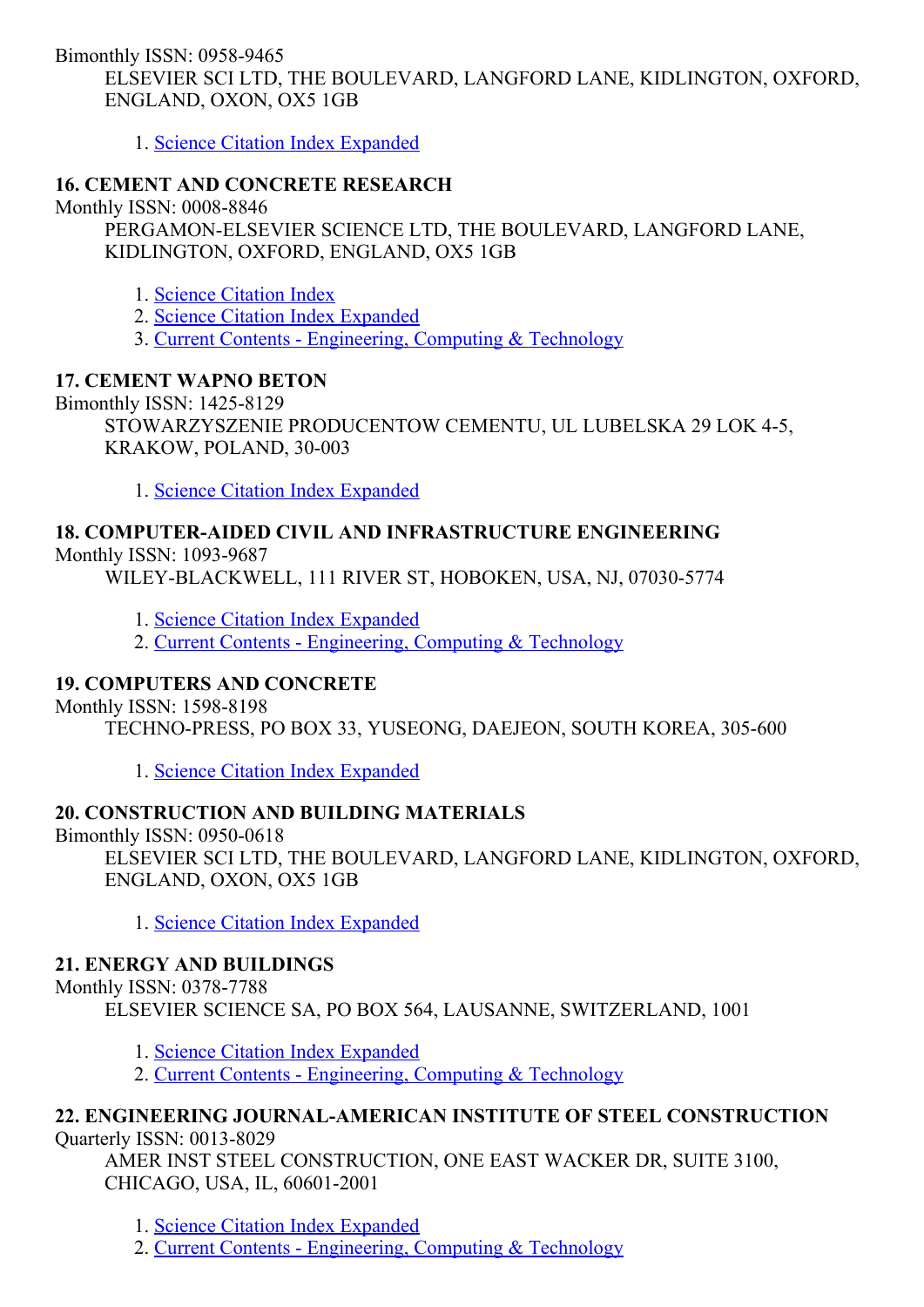## 23. INDOOR AIR

Bimonthly ISSN: 0905-6947 WILEY-BLACKWELL, 111 RIVER ST, HOBOKEN, USA, NJ, 07030-5774

- 1. Science [Citation](http://thomsonreuters.com/science-citation-index-expanded) Index
- 2. Science Citation Index [Expanded](http://thomsonreuters.com/science-citation-index-expanded)
- 3. Current Contents [Engineering,](http://thomsonreuters.com/current-contents-connect) Computing & Technology

## 24. INDOOR AND BUILT ENVIRONMENT

Bimonthly ISSN: 1420-326X

SAGE PUBLICATIONS LTD, 1 OLIVERS YARD, 55 CITY ROAD, LONDON, ENGLAND, EC1Y 1SP

1. Science Citation Index [Expanded](http://thomsonreuters.com/science-citation-index-expanded)

#### 25. INFORMES DE LA CONSTRUCCION

Quarterly ISSN: 0020-0883

INST CIENCIAS CONSTRUCCION EDUARDO TORROJA, SERRANO GALVACHE, 4, MADRID, SPAIN, 28033

1. Science Citation Index [Expanded](http://thomsonreuters.com/science-citation-index-expanded)

#### 26. INTERNATIONAL JOURNAL OF ARCHITECTURAL HERITAGE

Bimonthly ISSN: 1558-3058

TAYLOR & FRANCIS INC, 530 WALNUT STREET, STE 850, PHILADELPHIA, USA, PA, 19106

- 1. Science Citation Index [Expanded](http://thomsonreuters.com/science-citation-index-expanded)
- 2. Arts & [Humanities](http://thomsonreuters.com/arts-humanities-citation-index) Citation Index
- 3. Current Contents [Engineering,](http://thomsonreuters.com/current-contents-connect) Computing & Technology
- 4. Current Contents Arts & [Humanities](http://thomsonreuters.com/current-contents-connect)

# 27. INTERNATIONAL JOURNAL OF CONCRETE STRUCTURES AND MATERIALS

Quarterly ISSN: 1976-0485

KOREA CONCRETE INST, KOREA SCI & TECH CENTER, STE 1009, NEW BLDG, 22, 7GIL, TEHERAN-RO, KANGNAM-GU, SEOUL, SOUTH KOREA, 135-703

- 1. Science Citation Index [Expanded](http://thomsonreuters.com/science-citation-index-expanded)
- 2. Current Contents [Engineering,](http://thomsonreuters.com/current-contents-connect) Computing & Technology

## 28. INTERNATIONAL JOURNAL OF PAVEMENT ENGINEERING

Monthly ISSN: 1029-8436

TAYLOR & FRANCIS LTD, 4 PARK SQUARE, MILTON PARK, ABINGDON, ENGLAND, OXON, OX14 4RN

- 1. Science Citation Index [Expanded](http://thomsonreuters.com/science-citation-index-expanded)
- 2. Current Contents [Engineering,](http://thomsonreuters.com/current-contents-connect) Computing & Technology

## 29. INTERNATIONAL JOURNAL OF STEEL STRUCTURES

Quarterly ISSN: 1598-2351

KOREAN SOC STEEL CONSTRUCTION-KSSC, 106-18 MUNJUNG-DONG, SONGPA-KU, SEOUL, SOUTH KOREA, 138-200

1. Science Citation Index [Expanded](http://thomsonreuters.com/science-citation-index-expanded)

## 30. INTERNATIONAL JOURNAL OF VENTILATION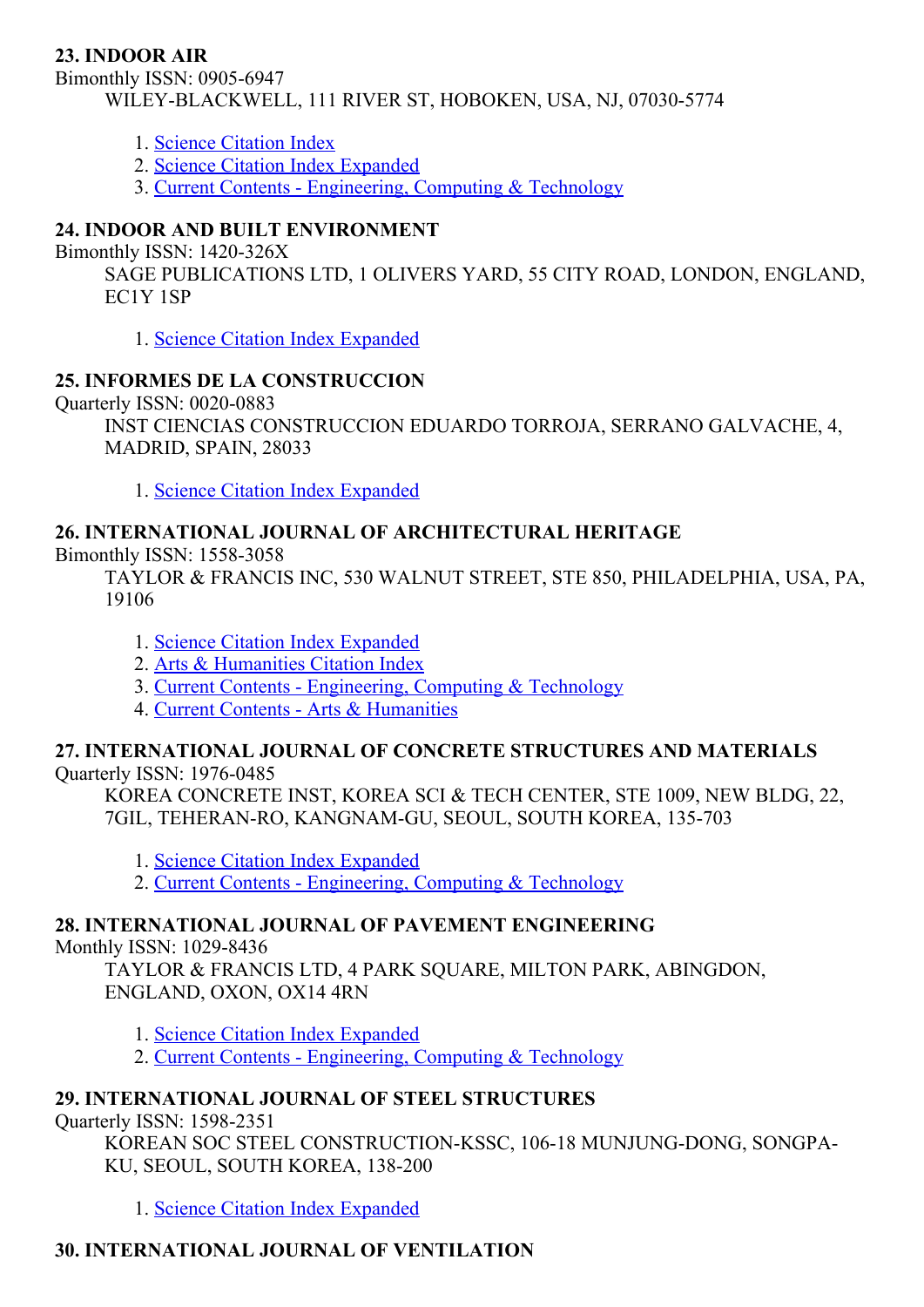Irregular ISSN: 1473-3315 VEETECH LTD, 7A BARCLAYS VENTURE CENTRE, UNIV WARWICK SCI PARK, SIR WILLIAM LYONS RD, CONVENTRY, ENGLAND, CV4 7EZ

- 1. Science Citation Index [Expanded](http://thomsonreuters.com/science-citation-index-expanded)
- 2. Current Contents [Engineering,](http://thomsonreuters.com/current-contents-connect) Computing & Technology

## 31. JOURNAL OF ADVANCED CONCRETE TECHNOLOGY

Tri-annual ISSN: 1346-8014

JAPAN CONCRETE INST, SOGO HANZOMON BLDG 12F, NO 7, KOJIMACHI 1 CHOME, CHIYODA-KU, JAPAN, TOKYO, 102-0083

1. Science Citation Index [Expanded](http://thomsonreuters.com/science-citation-index-expanded)

## 32. JOURNAL OF ASIAN ARCHITECTURE AND BUILDING ENGINEERING

Semiannual ISSN: 1346-7581

ARCHITECTURAL INST JAPAN, 5-26-20 SHIBA, MINATO-KU, TOKYO, JAPAN, 108-8414

1. Science Citation Index [Expanded](http://thomsonreuters.com/science-citation-index-expanded)

2. Arts & [Humanities](http://thomsonreuters.com/arts-humanities-citation-index) Citation Index

#### 33. JOURNAL OF BUILDING PERFORMANCE SIMULATION

Quarterly ISSN: 1940-1493

TAYLOR & FRANCIS LTD, 4 PARK SQUARE, MILTON PARK, ABINGDON, ENGLAND, OXON, OX14 4RN

1. Science Citation Index [Expanded](http://thomsonreuters.com/science-citation-index-expanded)

2. Current Contents - [Engineering,](http://thomsonreuters.com/current-contents-connect) Computing & Technology

## 34. JOURNAL OF BUILDING PHYSICS

Quarterly ISSN: 1744-2591

SAGE PUBLICATIONS LTD, 1 OLIVERS YARD, 55 CITY ROAD, LONDON, ENGLAND, EC1Y 1SP

1. Science Citation Index [Expanded](http://thomsonreuters.com/science-citation-index-expanded)

2. Current Contents - [Engineering,](http://thomsonreuters.com/current-contents-connect) Computing & Technology

## 35. JOURNAL OF CONSTRUCTION ENGINEERING AND MANAGEMENT

Monthly ISSN: 0733-9364

ASCEAMER SOC CIVIL ENGINEERS, 1801 ALEXANDER BELL DR, RESTON, USA, VA, 20191-4400

1. Science Citation Index [Expanded](http://thomsonreuters.com/science-citation-index-expanded)

2. Current Contents - [Engineering,](http://thomsonreuters.com/current-contents-connect) Computing & Technology

## 36. JOURNAL OF CONSTRUCTIONAL STEEL RESEARCH

Monthly ISSN:  $0143-974X$ 

ELSEVIER SCI LTD, THE BOULEVARD, LANGFORD LANE, KIDLINGTON, OXFORD, ENGLAND, OXON, OX5 1GB

1. Science Citation Index [Expanded](http://thomsonreuters.com/science-citation-index-expanded)

2. Current Contents - [Engineering,](http://thomsonreuters.com/current-contents-connect) Computing & Technology

#### 37. JOURNAL OF MATERIALS IN CIVIL ENGINEERING Monthly ISSN: 0899-1561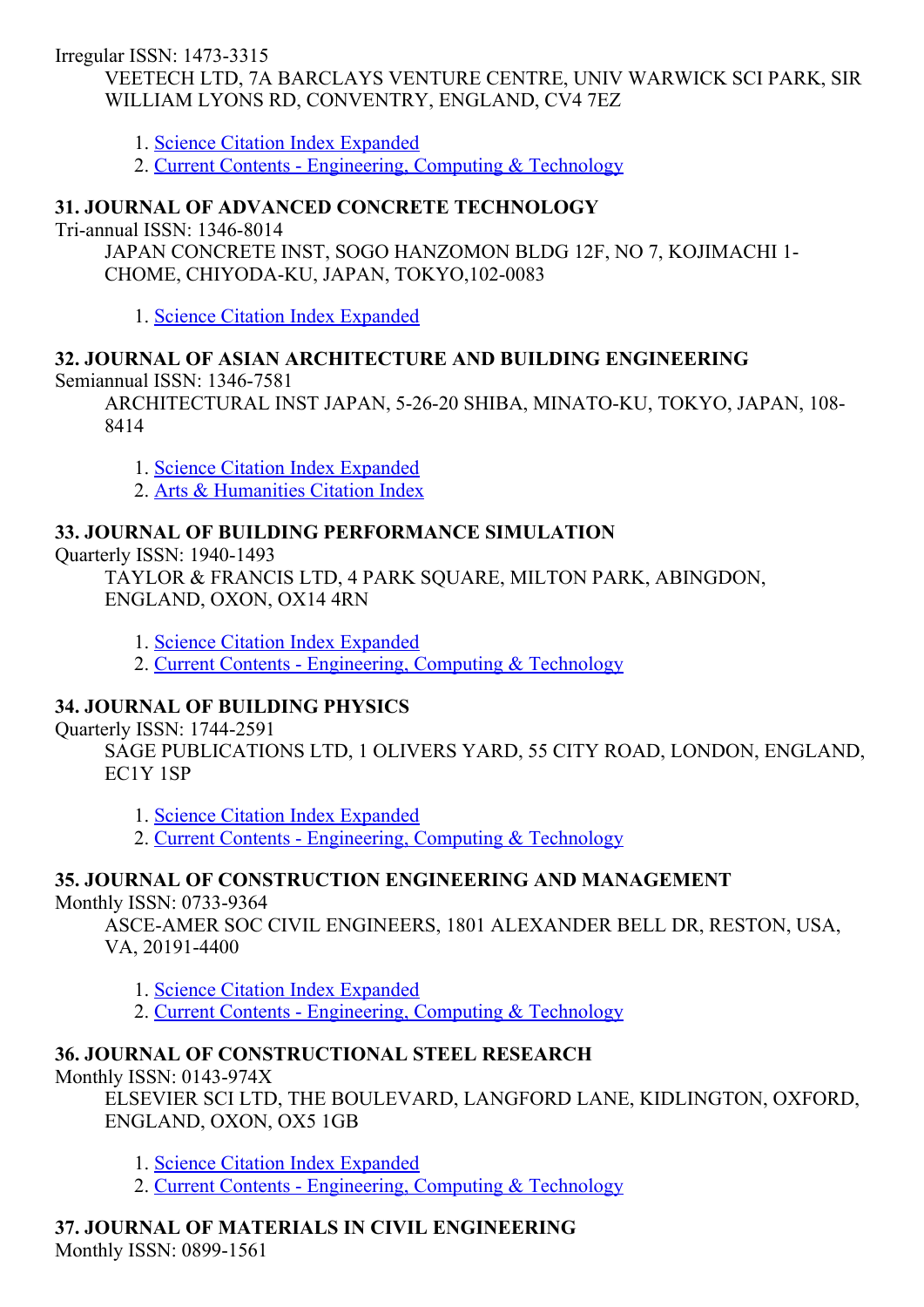ASCEAMER SOC CIVIL ENGINEERS, 1801 ALEXANDER BELL DR, RESTON, USA, VA, 20191-4400

1. Science Citation Index [Expanded](http://thomsonreuters.com/science-citation-index-expanded)

2. Current Contents - [Engineering,](http://thomsonreuters.com/current-contents-connect) Computing & Technology

## 38. JOURNAL OF PERFORMANCE OF CONSTRUCTED FACILITIES

Bimonthly ISSN: 0887-3828

ASCEAMER SOC CIVIL ENGINEERS, 1801 ALEXANDER BELL DR, RESTON, USA, VA, 20191-4400

1. Science Citation Index [Expanded](http://thomsonreuters.com/science-citation-index-expanded)

2. Current Contents - [Engineering,](http://thomsonreuters.com/current-contents-connect) Computing & Technology

## 39. JOURNAL OF STRUCTURAL ENGINEERING

Monthly ISSN: 0733-9445

ASCEAMER SOC CIVIL ENGINEERS, 1801 ALEXANDER BELL DR, RESTON, USA, VA, 20191-4400

1. Science [Citation](http://thomsonreuters.com/science-citation-index-expanded) Index

- 2. Science Citation Index [Expanded](http://thomsonreuters.com/science-citation-index-expanded)
- 3. Current Contents [Engineering,](http://thomsonreuters.com/current-contents-connect) Computing & Technology

#### 40. LEUKOS

Ouarterly ISSN: 1550-2724

TAYLOR & FRANCIS INC, 530 WALNUT STREET, STE 850, PHILADELPHIA, USA, PA, 19106

1. Science Citation Index [Expanded](http://thomsonreuters.com/science-citation-index-expanded)

2. Current Contents - [Engineering,](http://thomsonreuters.com/current-contents-connect) Computing & Technology

## 41. LIGHTING RESEARCH & TECHNOLOGY

Bimonthly ISSN: 1477-1535

SAGE PUBLICATIONS LTD, 1 OLIVERS YARD, 55 CITY ROAD, LONDON, ENGLAND, EC1Y 1SP

- 1. Science Citation Index [Expanded](http://thomsonreuters.com/science-citation-index-expanded)
- 2. Current Contents [Engineering,](http://thomsonreuters.com/current-contents-connect) Computing & Technology

## 42. MAGAZINE OF CONCRETE RESEARCH

#### Bimonthly ISSN: 0024-9831

ICE PUBLISHING, INST CIVIL ENGINEERS, 1 GREAT GEORGE ST, WESTMINISTER, ENGLAND, SW 1P 3AA

- 1. Science [Citation](http://thomsonreuters.com/science-citation-index-expanded) Index
- 2. Science Citation Index [Expanded](http://thomsonreuters.com/science-citation-index-expanded)
- 3. Current Contents [Engineering,](http://thomsonreuters.com/current-contents-connect) Computing & Technology

## 43. MATERIALES DE CONSTRUCCION

Quarterly ISSN: 0465-2746

INST CIENCIAS CONSTRUCCION EDUARDO TORROJA, SERRANO GALVACHE, 4, MADRID, SPAIN, 28033

1. Science Citation Index [Expanded](http://thomsonreuters.com/science-citation-index-expanded)

## 44. MATERIALS AND STRUCTURES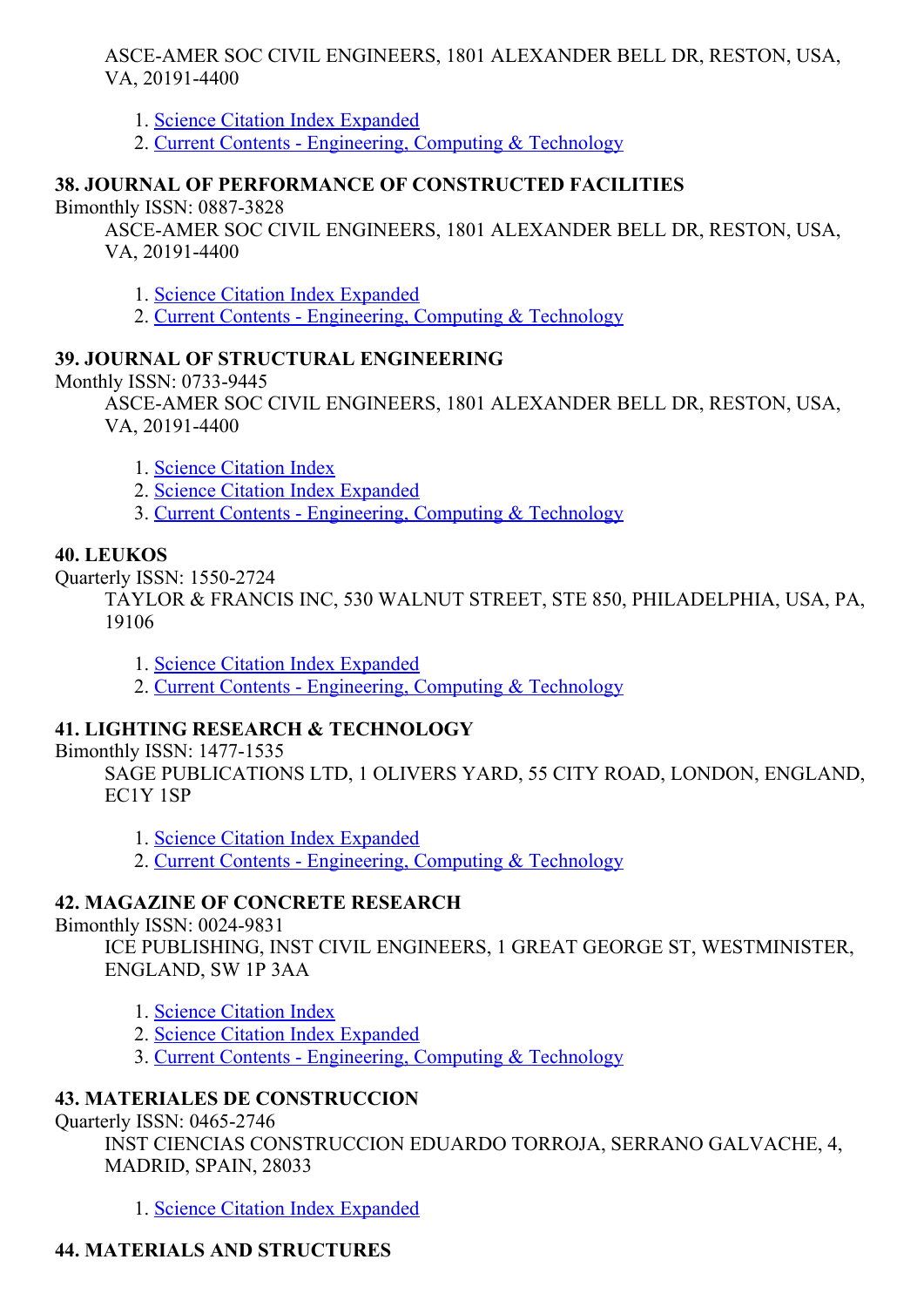Monthly ISSN: 1359-5997

SPRINGER, VAN GODEWIJCKSTRAAT 30, DORDRECHT, NETHERLANDS, 3311 GZ

1. Science Citation Index [Expanded](http://thomsonreuters.com/science-citation-index-expanded)

2. Current Contents - [Engineering,](http://thomsonreuters.com/current-contents-connect) Computing & Technology

## 45. PCI JOURNAL

Quarterly ISSN: 0887-9672

PRECAST/PRESTRESSED CONCRETE INST, 200 W ADAMS ST, #2100, CHICAGO, USA, IL, 60606

1. Science Citation Index [Expanded](http://thomsonreuters.com/science-citation-index-expanded)

## 46. PROCEEDINGS OF THE INSTITUTION OF CIVIL ENGINEERS-STRUCTURES AND **BUILDINGS**

Bimonthly ISSN: 0965-0911

ICE PUBLISHING, INST CIVIL ENGINEERS, 1 GREAT GEORGE ST, WESTMINISTER, ENGLAND, SW 1P 3AA

1. Science Citation Index [Expanded](http://thomsonreuters.com/science-citation-index-expanded)

2. Current Contents - [Engineering,](http://thomsonreuters.com/current-contents-connect) Computing & Technology

## 47. REVISTA DE LA CONSTRUCCION

 $Tri-annual ISSN: 0718-915X$ 

PONTIFICIA UNIV CATOLICA CHILE, ESCUELA CONSTRUCCION CIVIL, AV VICUNA MACKENNA 4860, SANTIAGO, CHILE, 0000

1. Science Citation Index [Expanded](http://thomsonreuters.com/science-citation-index-expanded)

## 48. REVISTA ROMANA DE MATERIALE-ROMANIAN JOURNAL OF MATERIALS

Quarterly ISSN: 1583-3186

SERBAN SOLACOLU FOUNDATION, STR GHEORGHE POLIZU NR 1, COD 011061 SECTOR 1, BUCUREST, ROMANIA, 00000

1. Science Citation Index [Expanded](http://thomsonreuters.com/science-citation-index-expanded)

## 49. ROAD MATERIALS AND PAVEMENT DESIGN

Ouarterly ISSN: 1468-0629

TAYLOR & FRANCIS LTD, 4 PARK SQUARE, MILTON PARK, ABINGDON, ENGLAND, OXON, OX14 4RN

1. Science Citation Index [Expanded](http://thomsonreuters.com/science-citation-index-expanded)

2. Current Contents - [Engineering,](http://thomsonreuters.com/current-contents-connect) Computing & Technology

## 50. SCIENCE AND TECHNOLOGY FOR THE BUILT ENVIRONMENT

Bimonthly ISSN: 2374-4731

TAYLOR & FRANCIS INC, 530 WALNUT STREET, STE 850, PHILADELPHIA, USA, PA, 19106

1. Science Citation Index [Expanded](http://thomsonreuters.com/science-citation-index-expanded)

2. Current Contents - [Engineering,](http://thomsonreuters.com/current-contents-connect) Computing & Technology

## 51. STAHLBAU

Monthly ISSN: 0038-9145

ERNST & SOHN, ROTHERSTRASSE 21, BERLIN, GERMANY, DEUTSCHLAND, 10245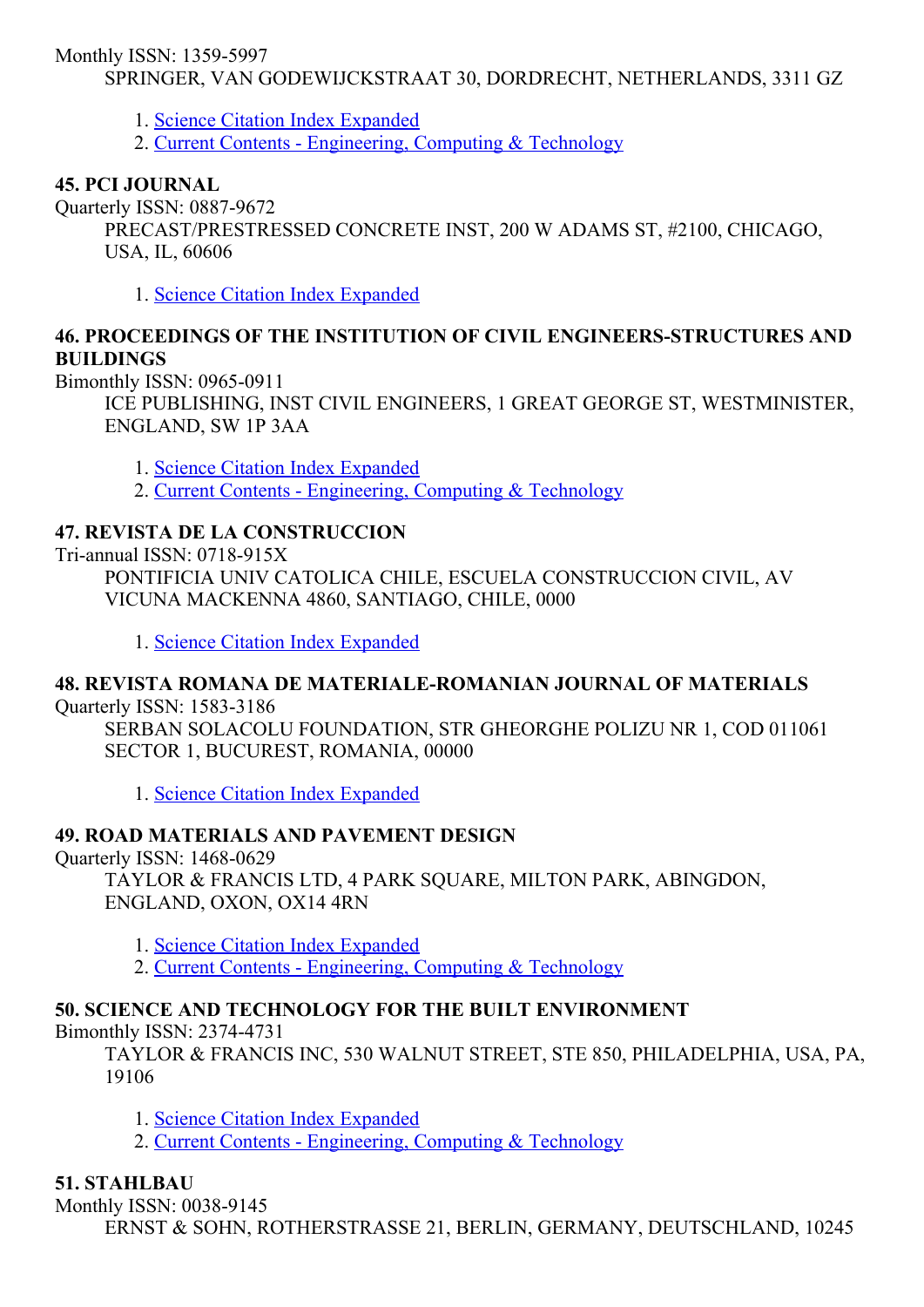1. Science Citation Index [Expanded](http://thomsonreuters.com/science-citation-index-expanded)

## 52. STEEL AND COMPOSITE STRUCTURES

Monthly ISSN: 1229-9367

TECHNO-PRESS, PO BOX 33, YUSEONG, DAEJEON, SOUTH KOREA, 305-600

- 1. Science Citation Index [Expanded](http://thomsonreuters.com/science-citation-index-expanded)
- 2. Current Contents [Engineering,](http://thomsonreuters.com/current-contents-connect) Computing & Technology

## 53. STRUCTURAL CONCRETE

Quarterly ISSN: 14644177

ERNST & SOHN, ROTHERSTRASSE 21, BERLIN, GERMANY, DEUTSCHLAND, 10245

1. Science Citation Index [Expanded](http://thomsonreuters.com/science-citation-index-expanded)

2. Current Contents - [Engineering,](http://thomsonreuters.com/current-contents-connect) Computing & Technology

## 54. STRUCTURAL CONTROL & HEALTH MONITORING

Monthly ISSN: 1545-2255

WILEY-BLACKWELL, 111 RIVER ST, HOBOKEN, USA, NJ, 07030-5774

1. Science Citation Index [Expanded](http://thomsonreuters.com/science-citation-index-expanded)

2. Current Contents - [Engineering,](http://thomsonreuters.com/current-contents-connect) Computing & Technology

## 55. STRUCTURAL DESIGN OF TALL AND SPECIAL BUILDINGS

Semimonthly ISSN: 1541-7794

WILEY-BLACKWELL, 111 RIVER ST, HOBOKEN, USA, NJ, 07030-5774

1. Science Citation Index [Expanded](http://thomsonreuters.com/science-citation-index-expanded)

2. Current Contents - [Engineering,](http://thomsonreuters.com/current-contents-connect) Computing & Technology

## 56. STRUCTURAL ENGINEERING INTERNATIONAL

Ouarterly ISSN: 1016-8664

IABSE, ETH ZURICH, ZURICH, SWITZERLAND, 8093

1. Science Citation Index [Expanded](http://thomsonreuters.com/science-citation-index-expanded)

2. Current Contents [Engineering,](http://thomsonreuters.com/current-contents-connect) Computing & Technology

## 57. SUSTAINABLE CITIES AND SOCIETY

Bimonthly ISSN: 2210-6715

ELSEVIER SCIENCE BV, PO BOX 211, AMSTERDAM, NETHERLANDS, 1000 AE

1. Science Citation Index [Expanded](http://thomsonreuters.com/science-citation-index-expanded)

2. Current Contents - [Engineering,](http://thomsonreuters.com/current-contents-connect) Computing & Technology

# 58. TUNNELLING AND UNDERGROUND SPACE TECHNOLOGY

Bimonthly ISSN: 0886-7798

PERGAMON-ELSEVIER SCIENCE LTD, THE BOULEVARD, LANGFORD LANE, KIDLINGTON, OXFORD, ENGLAND, OX5 1GB

1. Science Citation Index [Expanded](http://thomsonreuters.com/science-citation-index-expanded)

2. Current Contents - [Engineering,](http://thomsonreuters.com/current-contents-connect) Computing & Technology

## 59. WIND AND STRUCTURES

Monthly ISSN: 1226-6116

TECHNO-PRESS, PO BOX 33, YUSEONG, DAEJEON, SOUTH KOREA, 305-600